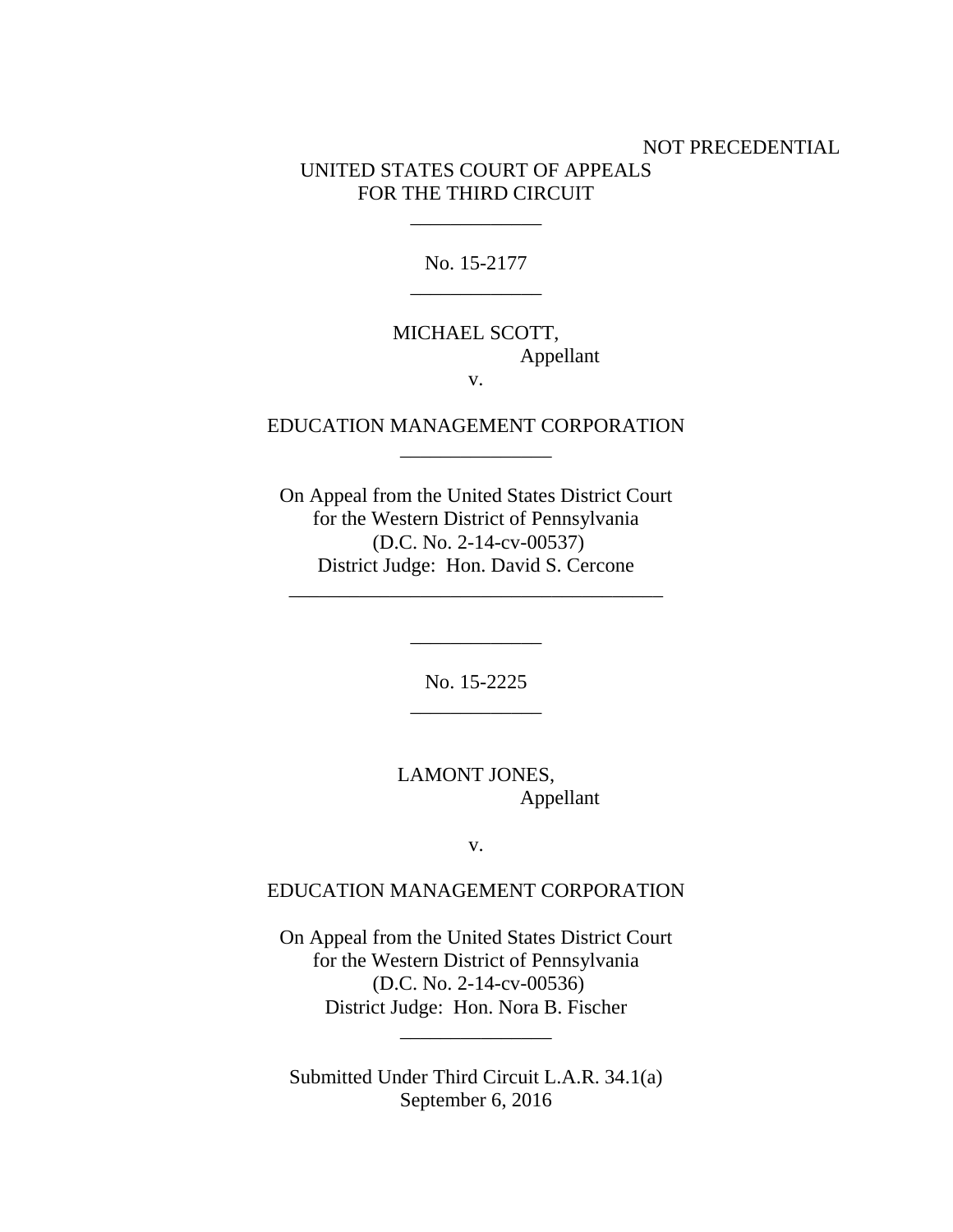## Before: JORDAN, VANASKIE, and NYGAARD, *Circuit Judges*.

(Filed: October 18, 2016) \_\_\_\_\_\_\_\_\_\_\_\_\_\_\_

## OPINION<sup>∗</sup> \_\_\_\_\_\_\_\_\_\_\_\_\_\_\_

JORDAN, *Circuit Judge*.

 $\overline{a}$ 

In these consolidated appeals, two former employees of the Education Management Corporation ("EDMC") appeal from orders dismissing their separate claims of discrimination. The employees – Michael Scott and Lamont Jones – allege that EDMC discriminated against them in violation of the Age Discrimination in Employment Act ("ADEA"), Title VII of the Civil Rights Act of 1964, and the Pennsylvania common law. In each case, the United States District Court for the Western District of Pennsylvania dismissed the discrimination claims in their entirety because it concluded that the claims were subject to binding arbitration. We disagree, and conclude that Scott and Jones never agreed to arbitrate these claims. Accordingly, we will vacate the orders of dismissal and remand for further proceedings.

<sup>∗</sup> This disposition is not an opinion of the full Court and, pursuant to I.O.P. 5.7, does not constitute binding precedent.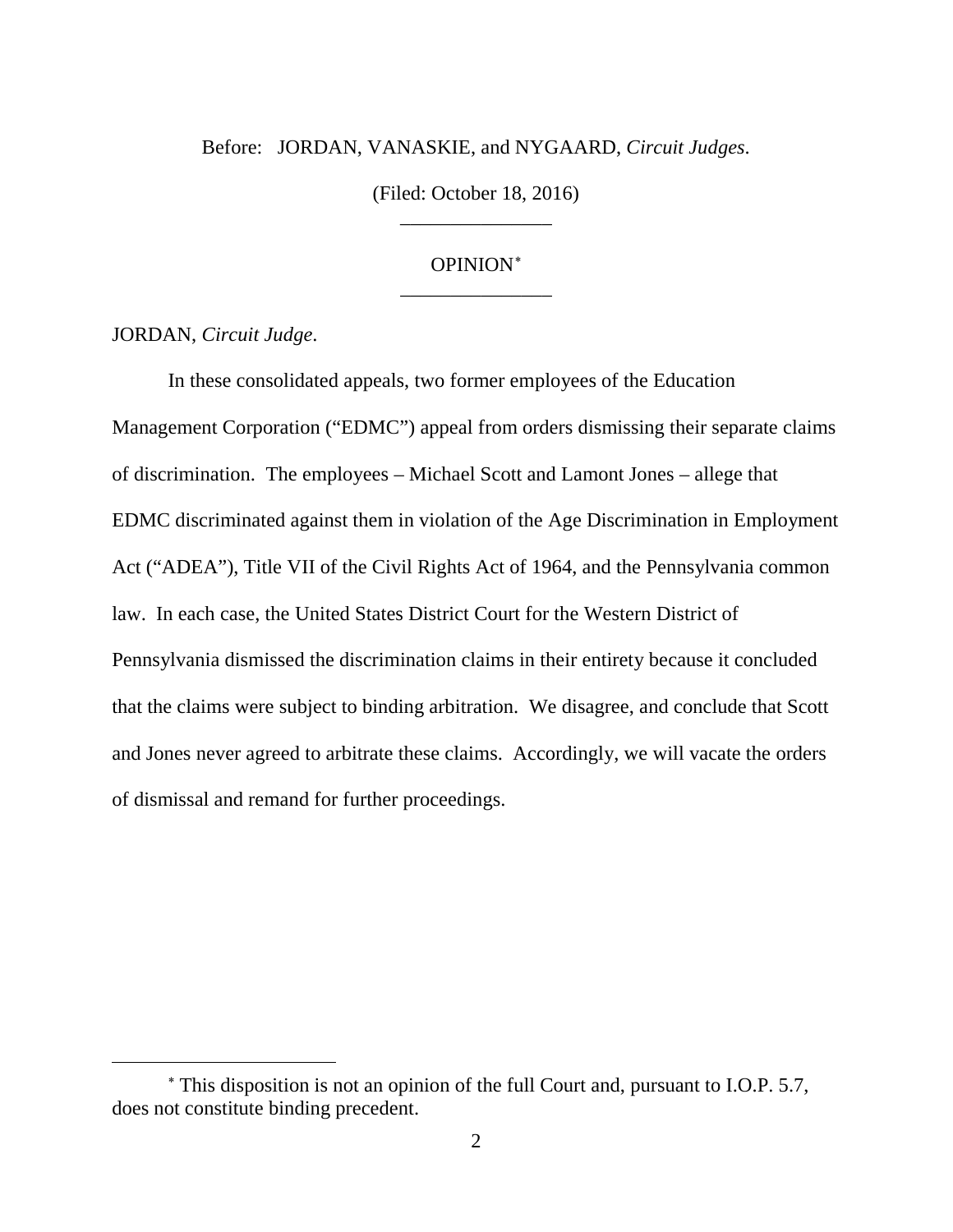#### **I. BACKGROUND**<sup>1</sup>

Scott and Jones were employed as Assistant Directors of Admissions at the Art Institute of Pittsburgh, an EDMC subsidiary. In July 2012, both men received what they described in their respective complaints – in the very same words – as "inexplicably harsh and unfair quarterly job evaluation[s]" that rated their job performance as "below expectations." (JA 37-38, 53.) In early August 2012, they both filed complaints with the Equal Employment Opportunity Commission ("EEOC"), Jones alleging race and age discrimination and Scott alleging only age discrimination.

Soon thereafter, in late September and early October 2012, EDMC instituted a company-wide alternative dispute resolution ("ADR") policy. The ADR policy created a multi-step process for dispute resolution that culminated in binding arbitration. The policy informed employees that it was "intended to create the exclusive means by which all work-related disputes between [EDMC] … and its employees will be promptly addressed and fairly resolved." (JA 84.) As to its scope, the ADR policy specifically stated that it applied to all "claims of employment discrimination, harassment, retaliation, wrongful termination or other alleged unlawful treatment [under] state, local or federal law." (JA 84-85.) The ADR policy further provided that "all such disputes [must] be

<sup>&</sup>lt;sup>1</sup> Although these cases were consolidated on appeal, they proceeded separately in the District Court before different judges. We will nonetheless recount their facts simultaneously, as there is significant overlap in the circumstances giving rise to each case – they each worked the same job for the same employer, allege similar discriminatory actions taken against them, and filed their nearly-identical complaints on the same day. Also, because this appeal addresses only the validity of the arbitration agreements at issue, we do not consider the underlying facts of their discrimination claims.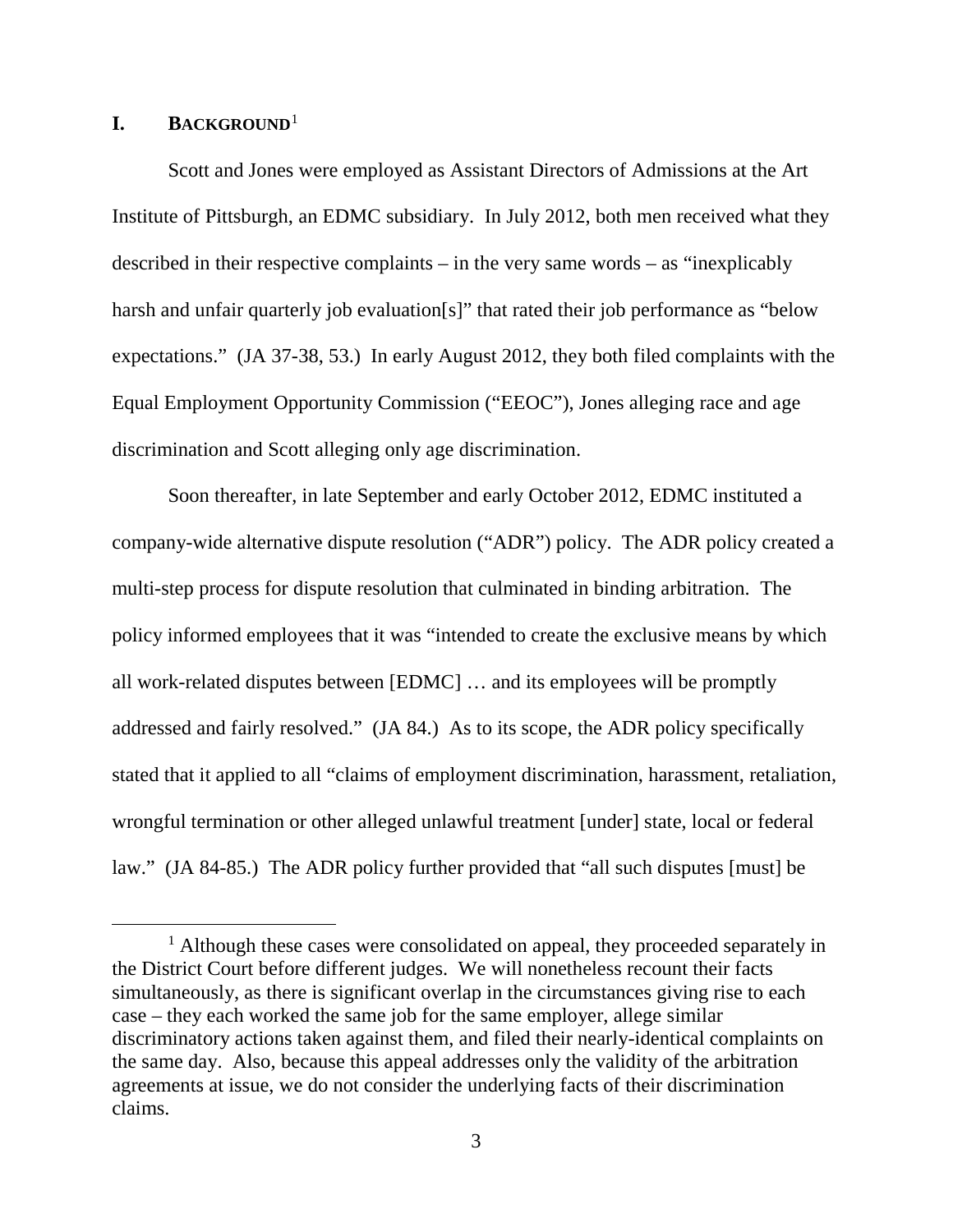resolved only through final and binding Arbitration and not by way of court or jury trial." (JA 86.) It also stated that "continuing employment with the Company after receipt of this Policy constitutes agreement to abide by its terms." (JA 84.)

Two months after filing their EEOC complaints, Scott and Jones were informed of EDMC's new ADR policy in an automated email sent to all covered employees on October 3, 2012.<sup>2</sup> The email emphasized that compliance with the ADR policy was a term and condition of continued employment, and it requested that employees acknowledge their receipt and acceptance of the new policy. That same day, Jones's attorney – who now represents both Jones and Scott on appeal – sent an email to EDMC expressing his client's belief that the ADR policy was "illegal" and "in flagrant violation of the Civil Rights Act of 1964." (JA 685.) Jones amended his EEOC complaint the next day, supplementing his previously-filed complaint and alleging that the ADR policy was instituted in retaliation for it. Scott made the same amendment to his own EEOC complaint.

Jones's employment with EDMC was terminated in January 2013, and Scott's was terminated in April 2013. The EEOC determined there was insufficient evidence for it to pursue either of the plaintiffs' cases and requested additional evidence from them. The plaintiffs instead requested that the EEOC issue them right to sue letters, which it did.

 $2$  In September 2012, Scott had taken short-term disability leave, from which he did not return until December 2012. In his complaint, Scott says that upon his return in December he was then presented with the ADR policy and EDMC "demanded" that he sign it as a condition of his continued employment. (JA 38.) Scott says that he "resisted repeated pressure to sign it." (JA 39.)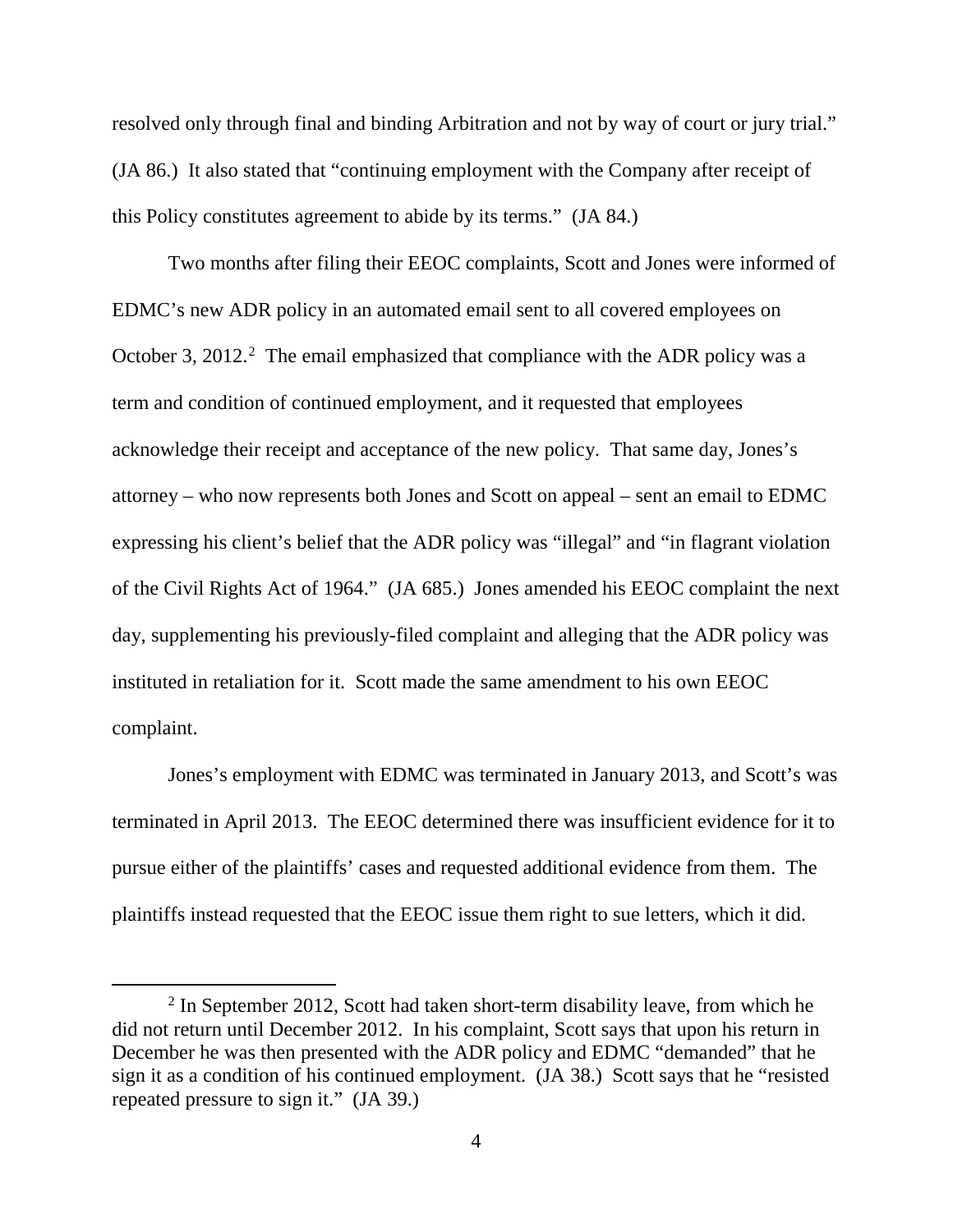Scott and Jones filed separate but simultaneous complaints, alleging that EDMC had discriminated and retaliated against them, in violation of the ADEA, Title VII, and Pennsylvania common law. After discovery, and on EDMC's motion, both cases were dismissed with prejudice, $3$  solely on the basis that the discrimination claims fell within the terms of the company's ADR policy and that Scott and Jones had manifested their assent to the policy by continuing to work at EDMC after receiving it.

The plaintiffs filed timely notices of appeal, and the cases were consolidated on their joint motion.

**II. DISCUSSION**<sup>4</sup>

"We exercise plenary review over questions regarding the validity and enforceability of an agreement to arbitrate." *Puleo v. Chase Bank USA, N.A.*, 605 F.3d 172, 177 (3d Cir. 2010). We must first "determine which standard should have been applied" in the District Court – that governing a motion to dismiss or that governing motions for summary judgment.<sup>5</sup> Guidotti v. Legal Helpers Debt Resolution, LLC, 716 F.3d 764, 772 (3d Cir. 2013).

<sup>&</sup>lt;sup>3</sup> In Scott's case, the District Court granted what EDMC styled as a motion to dismiss while "apply[ing] the … summary judgment standard" out of "an abundance of caution." (JA 10.) In Jones's case, the District Court "adopt[ed] the reasoning set forth in" the previous dismissal order in Scott's case, as well as referencing a related case raising similar issues – *Masoner v. Educ. Mgmt. Corp.*, 18 F. Supp. 3d 652 (W.D. Pa. 2014). (JA 21.)

<sup>&</sup>lt;sup>4</sup> The District Courts had jurisdiction under 28 U.S.C. § 1331. We exercise jurisdiction pursuant to 28 U.S.C. § 1291. *See Devon Robotics, LLC v. DeViedma*, 798 F.3d 136, 144 (3d Cir. 2015) ("[A]n order dismissing claims in favor of arbitration *is* immediately appealable because it is a final order." (original emphasis)).

<sup>&</sup>lt;sup>5</sup> As we have previously stated,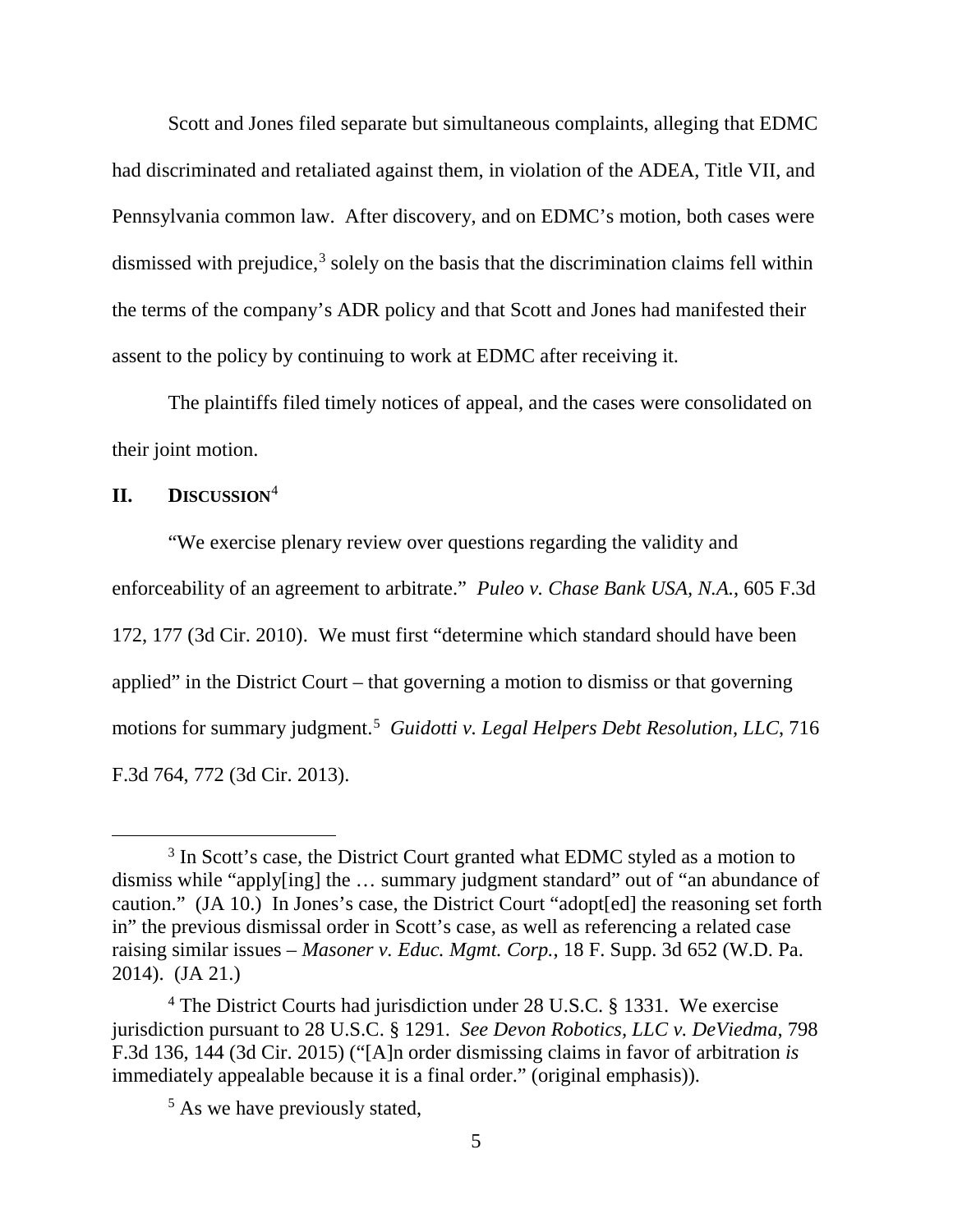In choosing between the two standards, we have held that, "if the complaint and its supporting documents are unclear regarding the agreement to arbitrate," the parties should proceed through discovery and we should entertain a motion to compel arbitration under the standard for assessing motions for summary judgment. *Id*. at 776. Because both of these cases have been through discovery, we will apply the summary judgment standard. Under that standard, the parties opposing arbitration, Scott and Jones, are entitled to "the benefit of all reasonable doubts and inferences that may arise." *Kirleis v. Dickie, McCamey & Chilcote, P.C.*, 560 F.3d 156, 159 (3d Cir. 2009) (internal quotation marks omitted). We note, however, that neither party has asserted that any material facts

the two standards differ in significant ways. The test in reviewing a motion to dismiss for failure to state a claim under Rule 12(b)(6) is whether, under any plausible reading of the pleadings, the plaintiff would be entitled to relief. We will affirm a district court's dismissal for failure to state a claim only if, accepting all factual allegations as true and construing the complaint in the light most favorable to the plaintiff, we determine that the plaintiff is not entitled to relief under any reasonable reading of the complaint. We consider only the complaint, exhibits attached to the complaint, matters of public record, as well as undisputedly authentic documents if the complainant's claims are based upon these documents.

 $\overline{a}$ 

Under Rule 56, by contrast, a "court shall grant summary judgment if the movant shows that there is no genuine dispute as to any material fact and the movant is entitled to judgment as a matter of law." Fed. R. Civ. P. 56(a). The party asserting that there is a genuine dispute of material fact must support that assertion by citing to particular parts of the record, including depositions, documents, electronically stored information, affidavits or declarations, stipulations, admissions, interrogatory answers, or other materials. In evaluating the motion, the court must draw all reasonable inferences in favor of the nonmoving party, and it may not make credibility determinations or weigh the evidence. Because summary judgment can be supported or defeated by citing a developed record, courts must give the parties adequate time for discovery.

*Guidotti v. Legal Helpers Debt Resolution, LLC*, 716 F.3d 764, 772 (3d Cir. 2013) (internal citations, quotation marks, and ellipses omitted).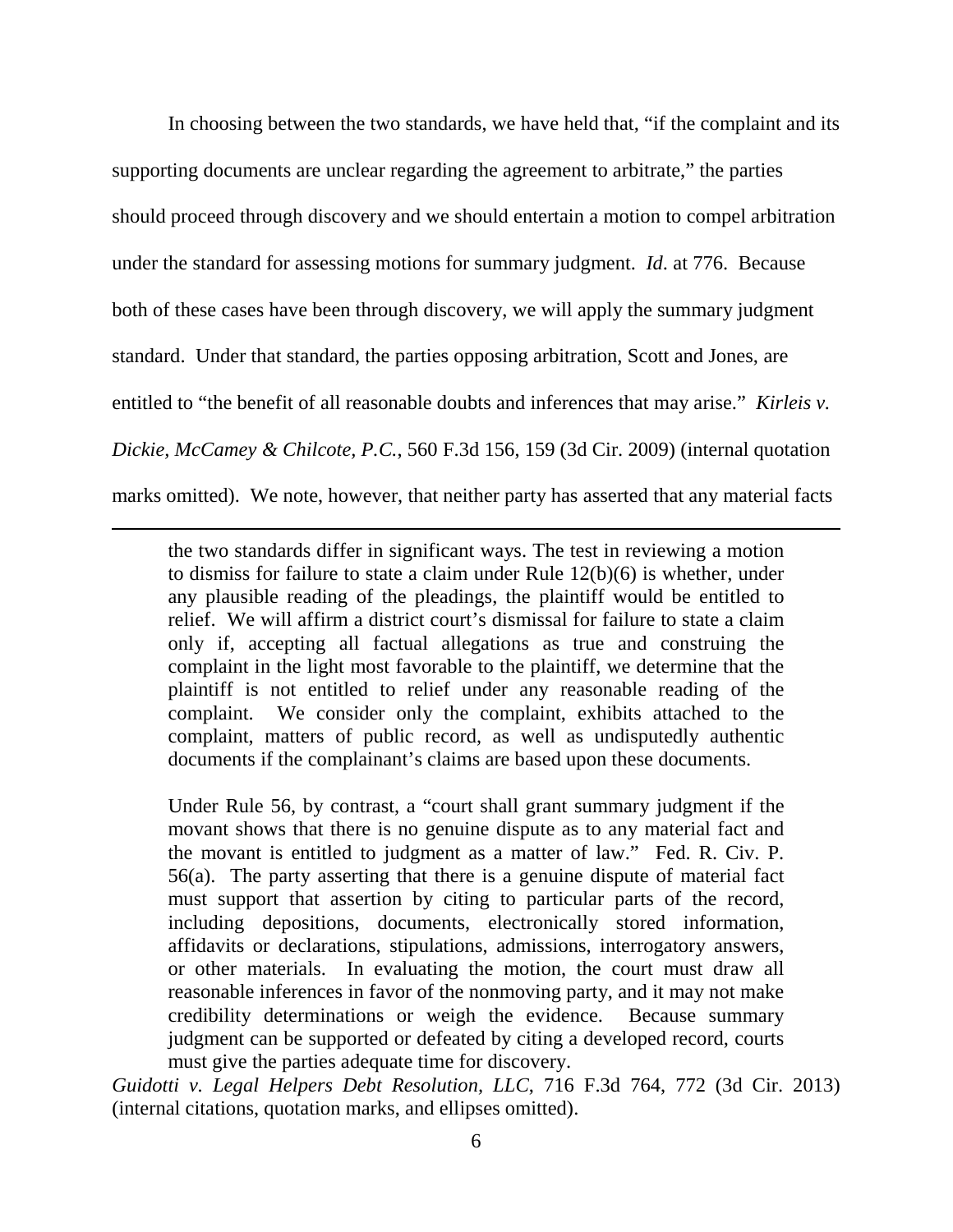remain in dispute that would foreclose resolution of this appeal. Accordingly, we turn to an assessment of the validity of the agreement to arbitrate.

"[A] party cannot be compelled to submit a dispute to arbitration unless it has agreed to do so." *Century Indem. Co. v. Certain Underwriters at Lloyd's London*, 584 F.3d 513, 524 (3d Cir. 2009). A disputed claim must be arbitrated if "there is a valid agreement to arbitrate between the parties," and "the merits-based dispute in question falls within the scope of that valid agreement." *Flintkote Co. v. Aviva PLC*, 769 F.3d 215, 220 (3d Cir. 2014) (internal quotation marks omitted). "If a party challenges the validity … of the precise agreement to arbitrate at issue, the federal court must consider the challenge before ordering compliance with that agreement." *Rent-A-Center, West, Inc. v. Jackson*, 561 U.S. 63, 71 (2010). Although it is well established that the Federal Arbitration Act ("FAA") reflects a "strong federal policy in favor of the resolution of disputes through arbitration," *Alexander v. Anthony Int'l, L.P.*, 341 F.3d 256, 263 (3d Cir. 2003), "this presumption in favor of arbitration does not apply to the determination of whether there is a valid agreement to arbitrate between the parties," *Kirleis*, 560 F.3d at 160 (internal quotation marks omitted). Whether such an agreement exists is a question of state contract law. *Blair v. Scott Specialty Gases*, 283 F.3d 595, 603 (3d Cir. 2002). Under Pennsylvania law, which the parties agree governs both cases, a valid contract exists if: (1) both parties manifested an intention to be bound by the agreement; (2) the terms of the agreement are sufficiently definite to be enforced; and (3) there was an exchange of consideration. *Biddle v. Johnsonbaugh*, 664 A.2d 159, 163 (Pa. Super. Ct. 1995).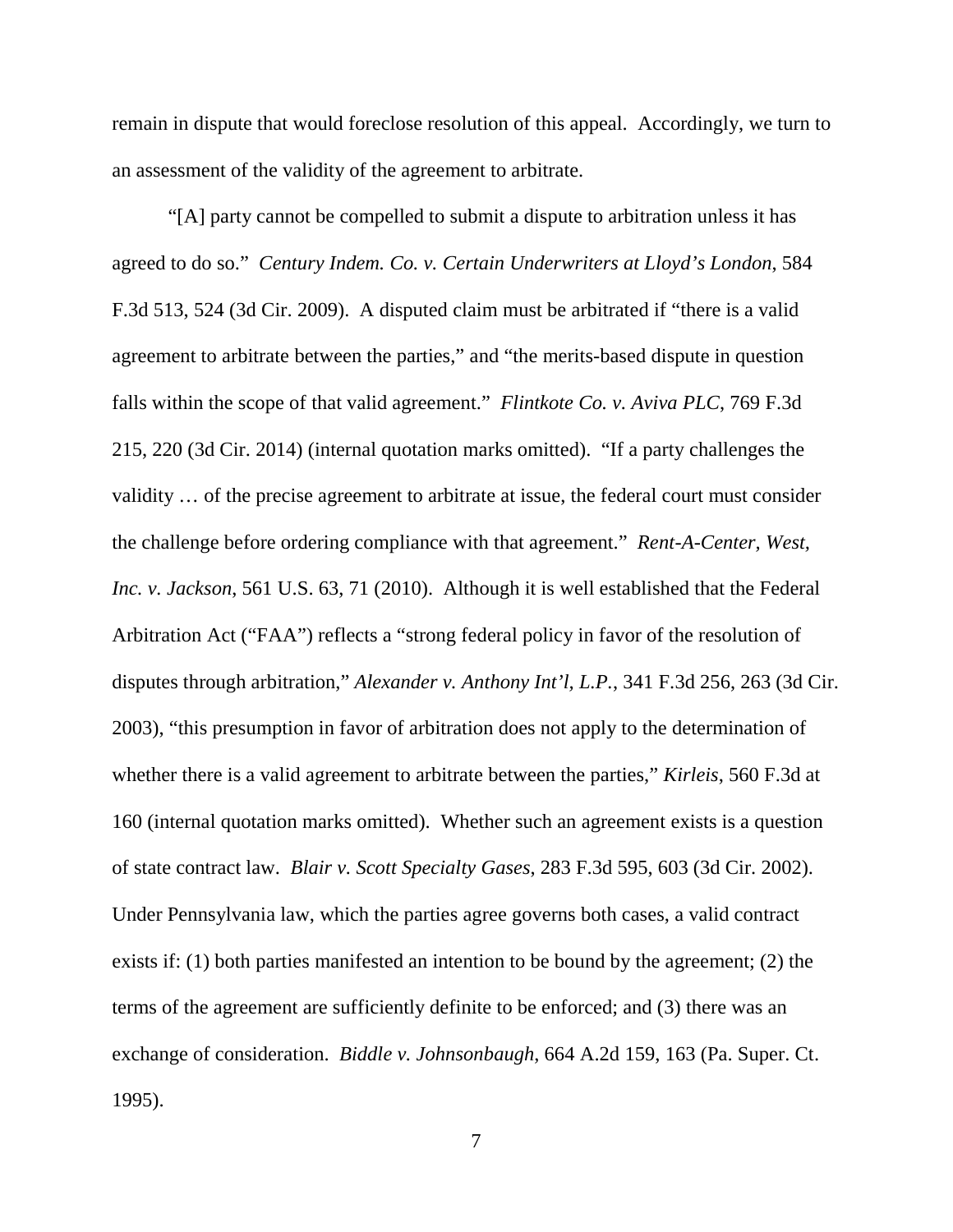EDMC's motions to dismiss founder on the element of mutual assent.6 The company argues that Scott and Jones impliedly agreed to the new policy because "[a]n employee's intent to agree to an ADR policy is manifested when the employee continues employment with the company after receiving an ADR policy that provides that continuing employment after receipt of the policy indicates acceptance of its terms." (Answering Br. at 29.) It appears that district courts within our Circuit have accepted that argument as a matter of Pennsylvania  $law$ <sup>7</sup>. In the present cases, however, we need not decide whether the argument is sound. Whatever the validity of EDMC's legal theory that continuing to work can, in and of itself, constitute implied assent to new terms of employment, that rule does not control the outcome here. In the employment context, an implied-in-fact contract may arise "by words and [be] inferred from circumstances, thus entailing consideration of factors such as oral representations, employee manuals, and

<sup>&</sup>lt;sup>6</sup> EDMC says that the plaintiffs did "not raise an issue explicitly challenging the core arbitrability ruling," and have therefore waived the issue. (Answering Br. at 26.) We disagree. Scott and Jones focused most of the attention in their briefing on their claim that the ADR policy was unenforceable because it was instituted in retaliation for their EEOC complaints, but they also emphasized that they had both "withheld assent to and protested the newly imposed ADR term of employment." (Opening Br. at 8.) They similarly noted their "immediate and continual rejection of, resistance to, and/or federally contesting of the imposition of the ADR policy and the ADR policy's retaliatory effect … ." (*Id*. at 16.) The plaintiffs repeatedly challenged the validity of the agreement to arbitrate elsewhere in their brief. We therefore do not consider this issue waived, and, indeed, view it as dispositive.

<sup>7</sup> *See, e.g.*, *Alexander v. Raymours Furniture Co.*, Civ. No. 13-5387, 2014 WL 3952944, at \*5 (E.D. Pa. Aug. 13, 2014) (collecting cases); *see also Bauer v. Pottsville Area Emergency Med. Servs., Inc.*, 758 A.2d 1265, 1269 (Pa. Super. Ct. 2000) ("Provisions in a handbook or manual can constitute a unilateral offer of employment which the employee accepts by the continuing performance of his or her duties." (internal quotation marks omitted)).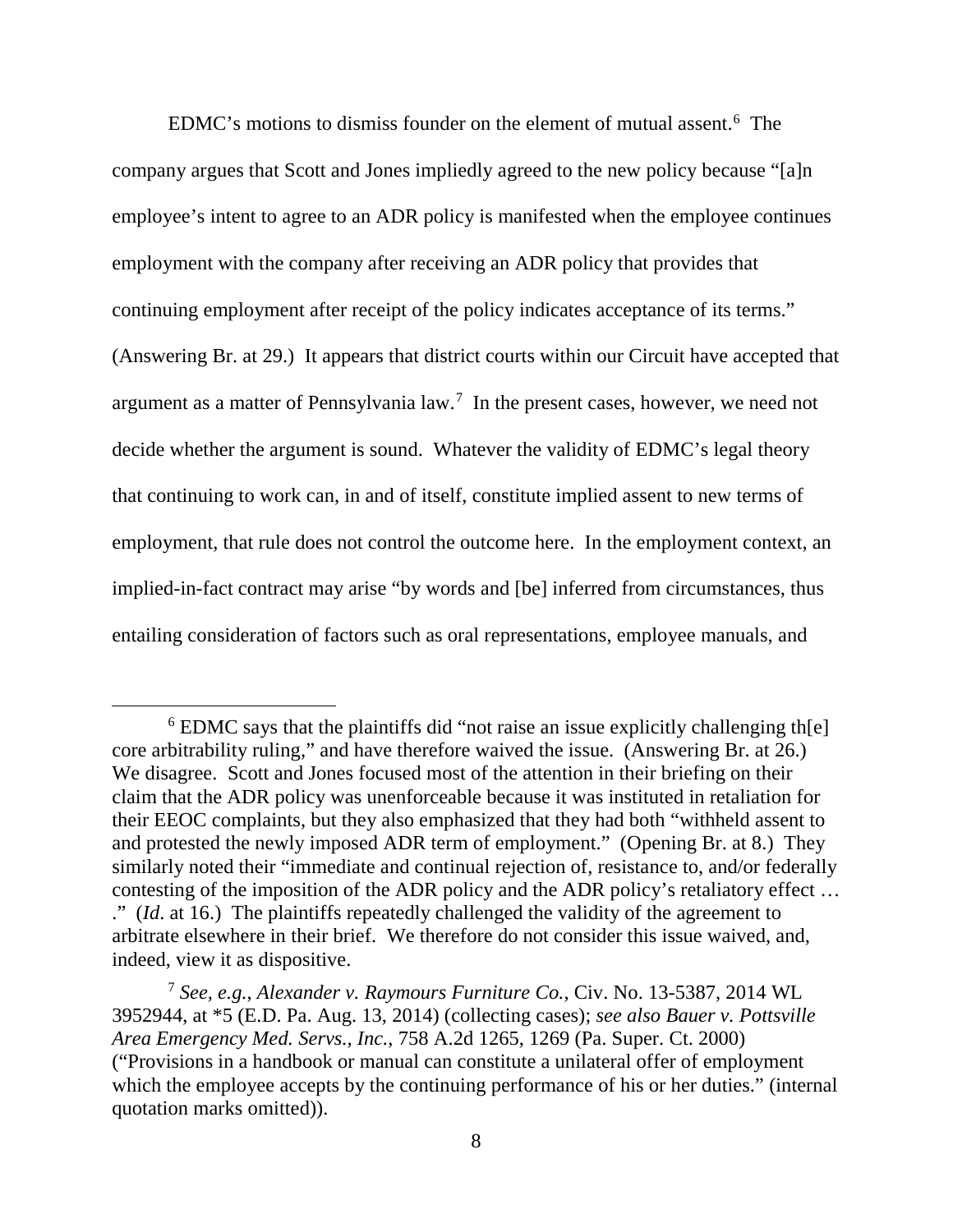party conduct." *Braun v. Wal-Mart Stores, Inc.*, 24 A.3d 875, 943 (Pa. Super. Ct. 2011) (internal quotation marks omitted). When EDMC added the ADR policy, both Jones and Scott did indeed continue working. But they also promptly voiced their specific objection to and rejection of the ADR policy. Rather than indicate their assent, both men quite clearly expressed their strong disagreement with its terms. Giving further emphasis to their dissent, they both supplemented their complaints to the EEOC to allege that the ADR policy was an illicit act of retaliation by EDMC. On the facts here, it cannot be said that their continuing to work constituted an agreement to be bound by the new ADR policy. A contract cannot be implied when assent has been expressly disavowed. *See Temple Univ. Hosp., Inc. v. Healthcare Mgmt. Alternatives, Inc.*, 764 A.2d 587, 594 (Pa. Super. Ct. 2000) (rejecting the "legal conclusion that [the offeree] could assent by conduct to an offer it had already expressly rejected in writing").<sup>8</sup>

Were that not enough, Pennsylvania law requires that any agreement to arbitrate be "clear and unmistakable," and holds that "such agreements should not be extended by implication." *Emmaus Mun. Auth. v. Eltz*, 204 A.2d 926, 927 (Pa. 1964); *see also Quiles v. Fin. Exch. Co.*, 879 A.2d 281, 287 (Pa. Super. Ct. 2005) ("[S]uch agreements are upheld only where it is clear that the parties have agreed to arbitrate in clear and unmistakable manner."). We have previously recognized that "under Pennsylvania law, explicit agreement is essential to the formation of an enforceable arbitration contract," so

<sup>&</sup>lt;sup>8</sup> That conclusion is also consistent with the Restatement of Contracts. With limited exception not relevant here, "the rendering of a performance does not constitute an acceptance if within a reasonable time the offeree exercises reasonable diligence to notify the offeror of non-acceptance." Restatement (Second) of Contracts § 53 (1981).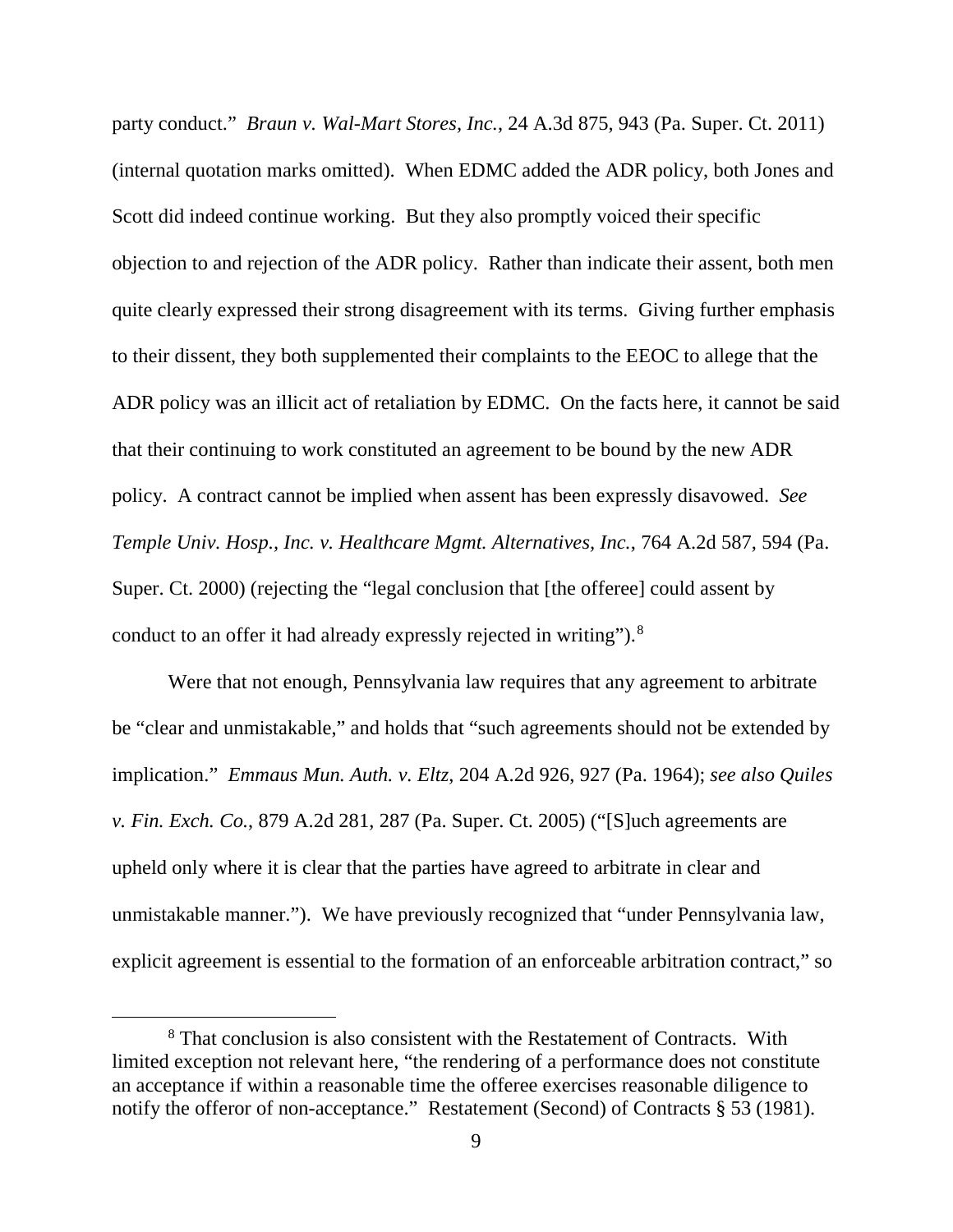any argument that an employee has "impliedly agreed to arbitrate h[is] claims must fail under Pennsylvania law." *Kirleis*, 560 F.3d at 163. EDMC has not suggested that this rule of heightened clarity unfairly targets arbitration clauses for invalidation, and we discern no reason in these cases why the Pennsylvania rule should not apply.

In granting EDMC's motions to dismiss, both District Courts here relied heavily upon *Masoner v. Education Management Corporation*, which dismissed a discrimination complaint against the same employer because of the applicability of the same ADR policy at issue now. 18 F. Supp. 3d 652 (W.D. Pa. 2014). In *Masoner*, however, the plaintiff employee "accepted and agreed to abide by all [of] EDMC's then-existing policies, including the ADR Policy at issue in this case." *Id*. at 656. The court emphasized that the plaintiff had "never asked any questions about the ADR Policy, expressed a desire to reject or challenge the terms of the ADR Policy, indicated that she found the terms of the ADR Policy to be unfair or oppressive, or made any effort to rescind her acceptance of the ADR Policy and its terms." *Id*. In the *Masoner* court's view, there had thus been "manifested a clear intention to be bound by the ADR Policy." *Id*. at 660. Here, in stark contrast, there was no such agreement. Indeed, there was an explicit disagreement by both Scott and Jones with the terms of the new policy. The object of the "mutual assent" inquiry is to discern "the intent a reasonable person would apprehend in considering the parties' behavior." *Am. Eagle Outfitters v. Lyle & Scott Ltd.*, 584 F.3d 575, 582 (3d Cir. 2009) (applying Pennsylvania law). On the record in these cases, it cannot rightly be said that either Scott or Jones demonstrated their